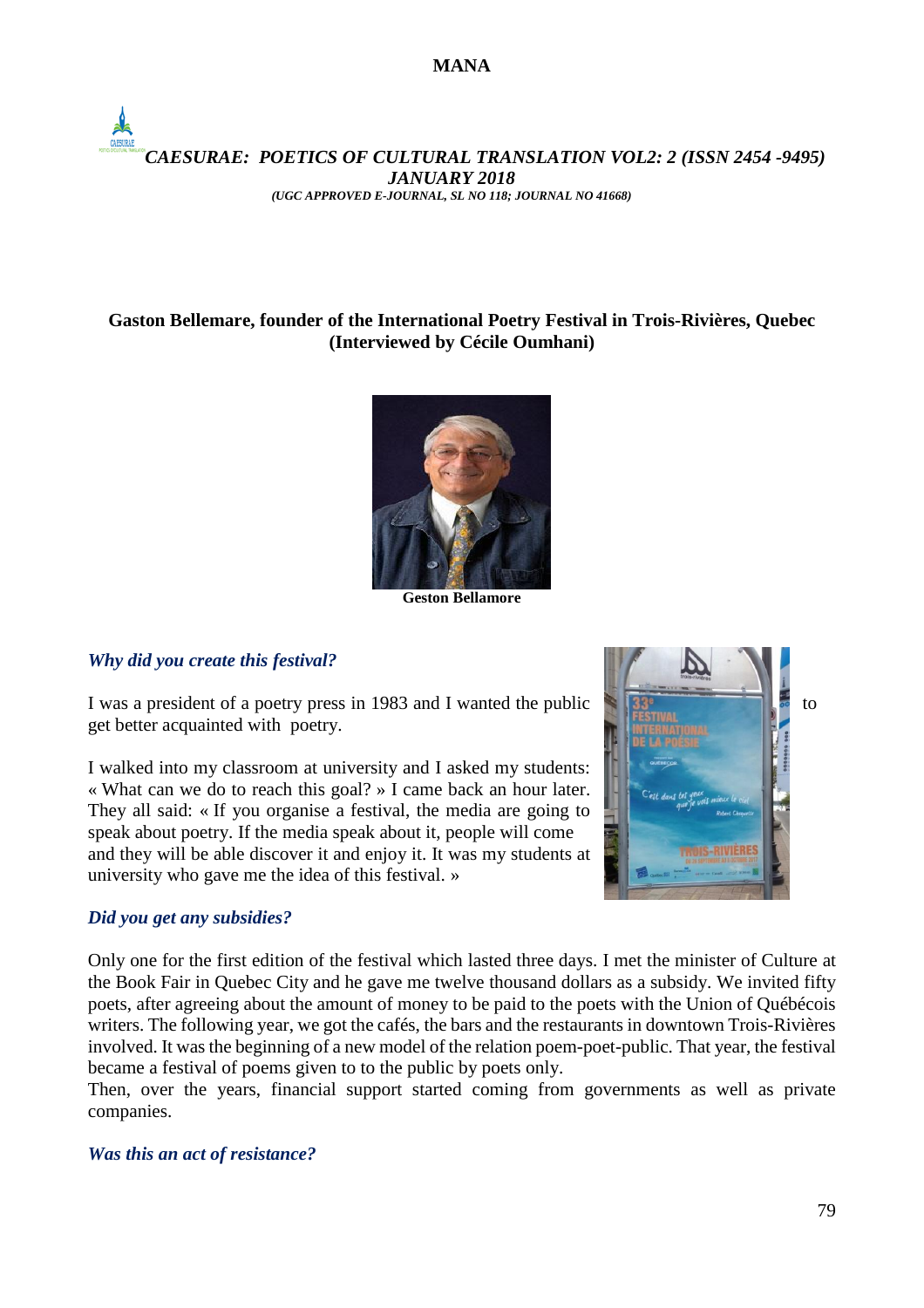# **MANA**

#### *CAESURAE: POETICS OF CULTURAL TRANSLATION VOL2: 2 (ISSN 2454 -9495) JANUARY 2018 (UGC APPROVED E-JOURNAL, SL NO 118; JOURNAL NO 41668)*

This was a way of not slowly dying.



*How did Trois-Rivières become the « capital of poetry » ?* Félix Leclerc was our main guest for the first edition of the festival. As an introduction to his reading, he said - I quote from memory, thirty-three years later- Cape Diamond is the capital of wild geese, Montreal is the capital of jazz, so why wouldn't Trois-Rivières become the capital of poetry? But a capital needs to have equipments. Otherwise it is not a capital. Over the years, we started hanging poems on the walls of the city. We got three hundred in 1994. Then, 104 more. We created the Monument where the mayor of the city comes every year with a wreath of carnations. On February 14th, on Valentine's day, he pays tribute to all the poets in the world. It is the only place in the world where this is done. We had a mailbox of the government of Canada installed, recycled with the colors of the festival, where the public from the city and the tourists come and leave us poems. Streets and buildings have been named

after poets. There is a large path in the forest along the Saint-Laurent river, where we pay tribute every year, during the festival, to each of the poets who have died during the year. On a pedestal, a photo of the poet is put with a short biography and one of his/her poems, all in materials resistant to all weather conditions. Their memory remains alive. And for about fifteen years, during the festival, five thousand poems float on our poem lines in a park downtown.

The city is always very supportive and grateful for our actions.



#### *How did the festival become international ?*

At first it was strictly Québécois. We became international with our sixth edition, while remaining a French language festival. We invited French poets Guillevic and Franck Venaille. They each represented a different conception of poetry. Then the public -for whom we created this festivalasked to hear poetry in other languages. We have always been attentive to the public. For us, it is important that poetry should be addressed to the public, who respects through a high-quality silence, the words of the poet, which touch people in their deepest inner lives. We became the largest silence festival in the world. Because only this silence allow the poem to be passed on from the soul of the poet to that of the public.